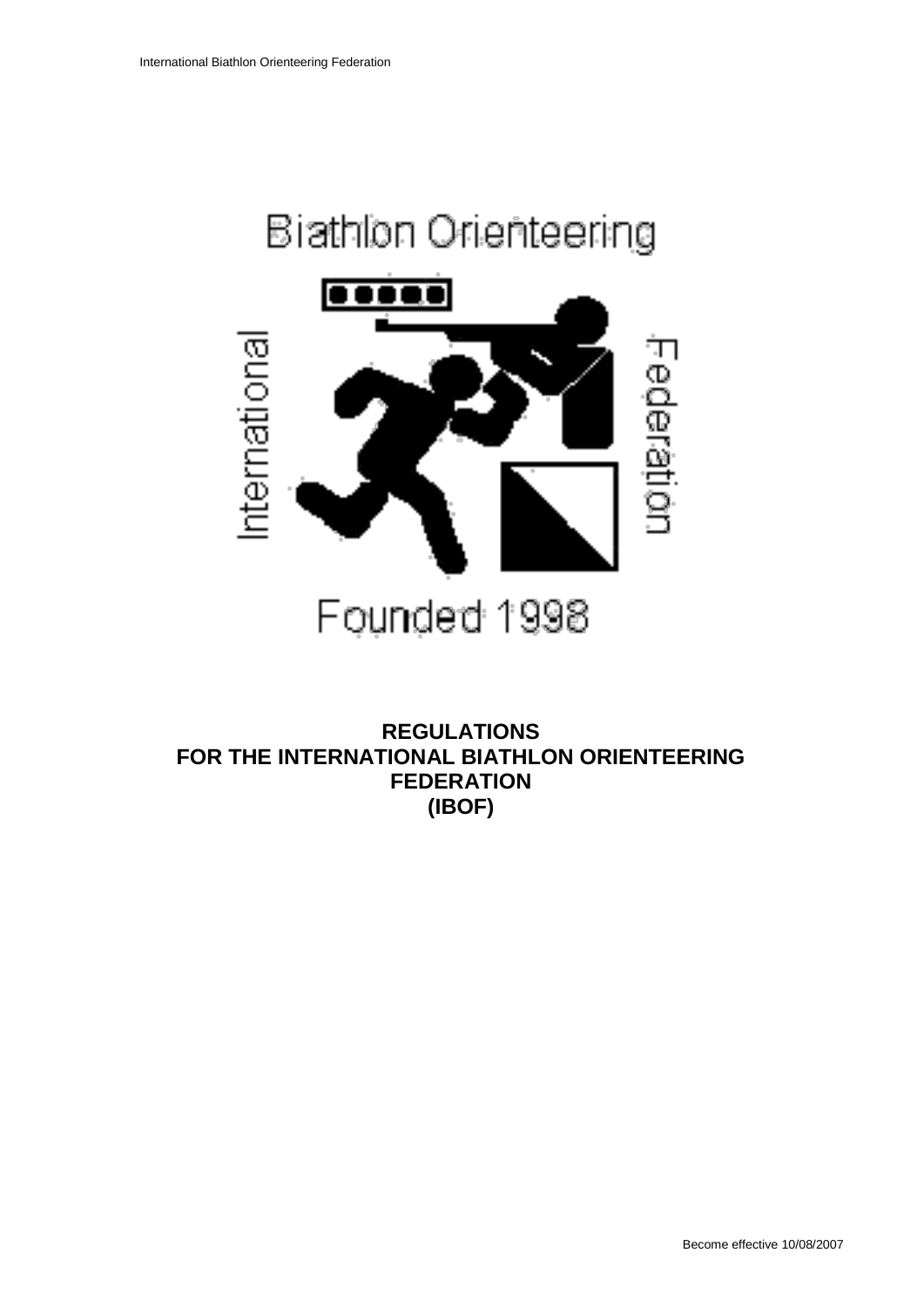### **1 TASKS AND STATUS**

The International Biathlon Orienteering Federation (IBOF) is the highest leading organ in Biathlon Orienteering. The IBOF consists of national federations or associations which represent Biathlon Orienteering in respective country and which have been granted membership of the IBOF. The official language of the IBOF is English

### **2 OBJECTIVE AND TASKS**

#### **2.1 The objective of the IBOF are**

- 2.1.1 To disseminate information on Biathlon Orienteering and to secure its development in the fields of competitive sports and popular recreational sports
- 2.1.2 To Promote training knowledge as well as officiating in the sport of Biathlon Orienteering
- 2.1.3 To promote friendly relations between those participating in Biathlon Orienteering

#### **2.2 The task of the IBOF are**

- 2.2.1 To appoint the country to arrange the competition and time for the World Championship and other international competitions in Biathlon Orienteering
- 2.2.2 To draw up international regulations and guidelines for Biathlon Orienteering and to supervise their application
- 2.2.3 To represent Biathlon Orienteering sport in the international sports organizations and to media, business, industry and sponsors.

### **3 MEMBERSHIP**

#### **3.1 Membership of the International Orienteering Federation**

- 3.1.1 Only national federations or associations (organisations) can be members of the IBOF
- 3.1.2 Only one organisation per nation can be member of the IBOF
- 3.1.3 A national organisation wishing to gain membership of the IBOF shall make a written application to the IBOF Council. The General Assembly of the IBOF decides on membership.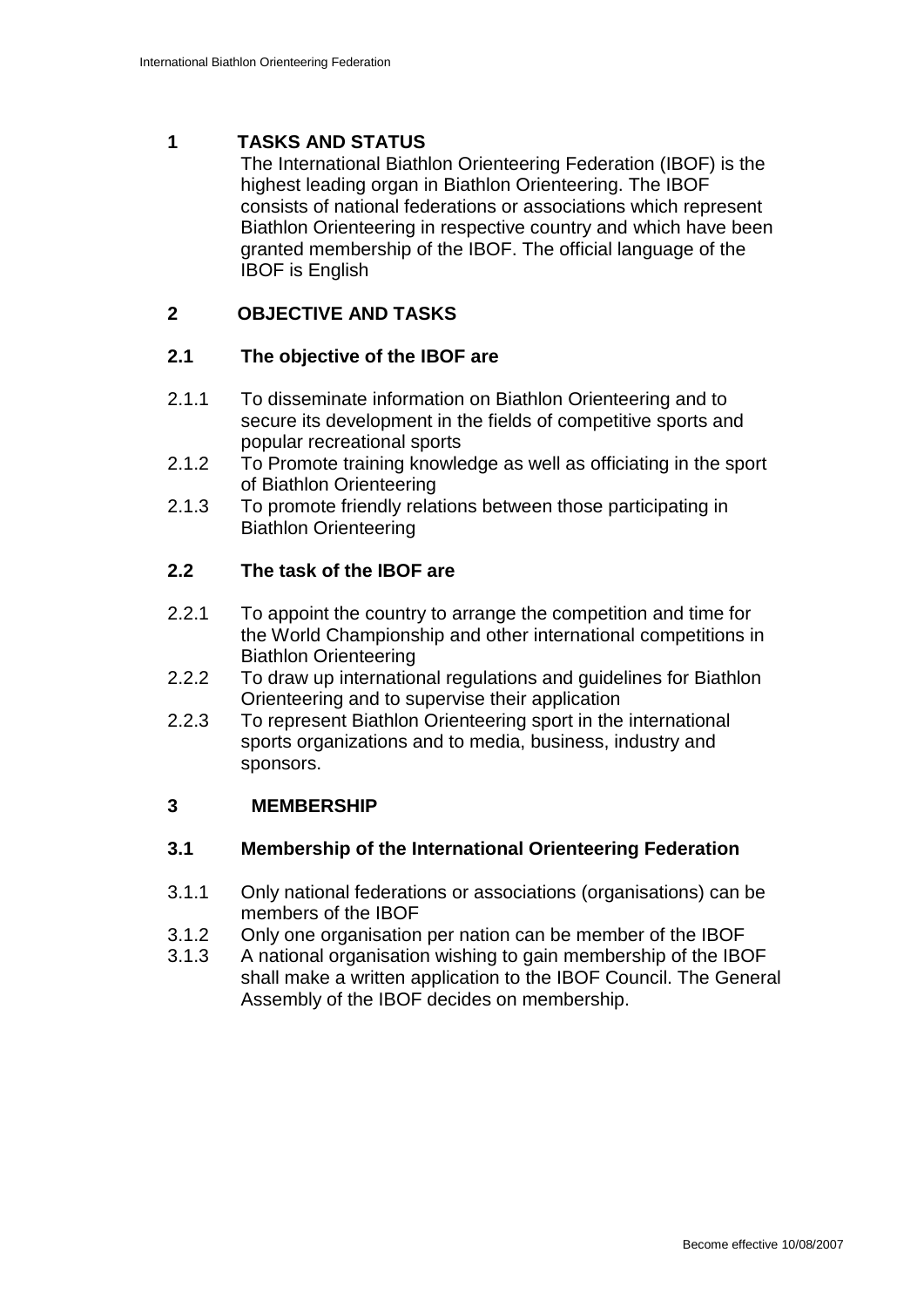## **3.2 Membership rights**

A member has right

- 3.2.1 To send representatives to the General Assembly of the IBOF
- 3.2.2 To submit motions to the General Assembly, present proposals to the Council and express opinions
- 3.2.3 To execute the arrangements of the international Biathlon **Orienteering**
- 3.2.4 To send participants to the arrangements of the international Biathlon Orienteering

#### **3.3 Membership responsibilities**

- 3.3.1 Affiliated national organizations agree to comply with these rules and regulations and other provisions issued by the IBOF
- **3.3.2** The national member organizations have to fulfil all all the requirements in connection with participation in IBOF events.

#### **3.4 Cancellation/termination of membership**

3.4.1 The membership of a member organisation is cancelled when IBOF handled the matter. The cancellation shall be made in written by the IBOF Council.

#### **4 THE LEADERSHIP ORGANIZATION OF INTERNATIONAL BIATHLON ORIENTEERING FEDERATION**

The leadership organizations of the IBOF are

- General Assembly and
- Council

#### **5 GENERAL ASSEMBLY**

The General Assembly is the highest decision-making organ in the IBOF.

#### **5.1 Implementation of the General Assembly**

The General Assembly is implemented in connection with the World Championship once a year.

#### **5.2 Representation**

A national organisation affiliated to the IBOF has right to participate in the general Assembly with three delegates.

#### **5.3 Right to vote**

Each national organisation affiliated to the IBOF has **one** vote at General Assembly.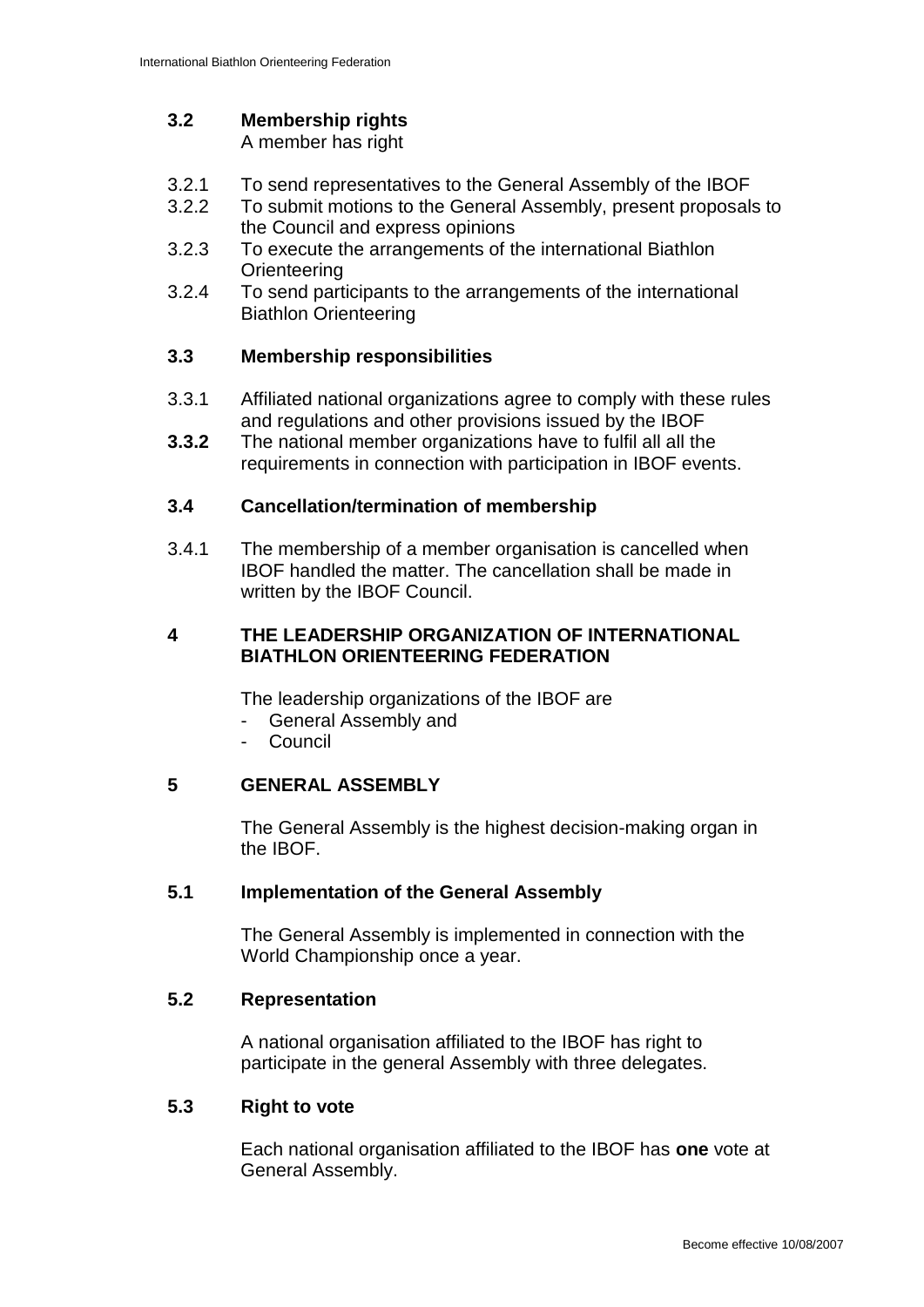### 5.4 **Agenda of General Assembly**

At least the items below shall be included in the agenda of General Assembly

- 1. Opening of the General Assembly by the chairman of the IBOF.
- 2. Election of the chairperson and the secretary of the meeting.
- 3. Approval of the agenda.
- 4. Roll call of delegates.
- 5. Confirmation of the number of voting members.
- 6. Decision on new IBOF members (see Item 3.1-3.3).
- 7. Presentation on possible cancellation of membership (see Item 3.4.1).
- 8. Rules, regulations and other IBOF provisions.
- 9. International competitions, World Championship and other arrangements of the IBOF.
- 10.Handling of submitted motions.
- 11.Other matters.
- 12.Election of the IBOF council, according to Item 5.5.1
- 13.Election of a voting committee, according to Item 5.5.2
- 14.Organizer of next General Assembly
- 15.Closing of the General assembly.

### **5.5 Election**

- 5.5.1 The General Assembly shall elect the IBOF Council for a period of two years. It shall consist of
	- 1. A chair-person (elects for one year at the time)
	- 2. A vice chair-person
	- 3. Three members
- 5.5.2 The General assembly shall elect a voting committee for a period of two years. It shall consist of
	- 1. A summoning member
	- 2. Two members

The voting committee has the task of preparing the elections.